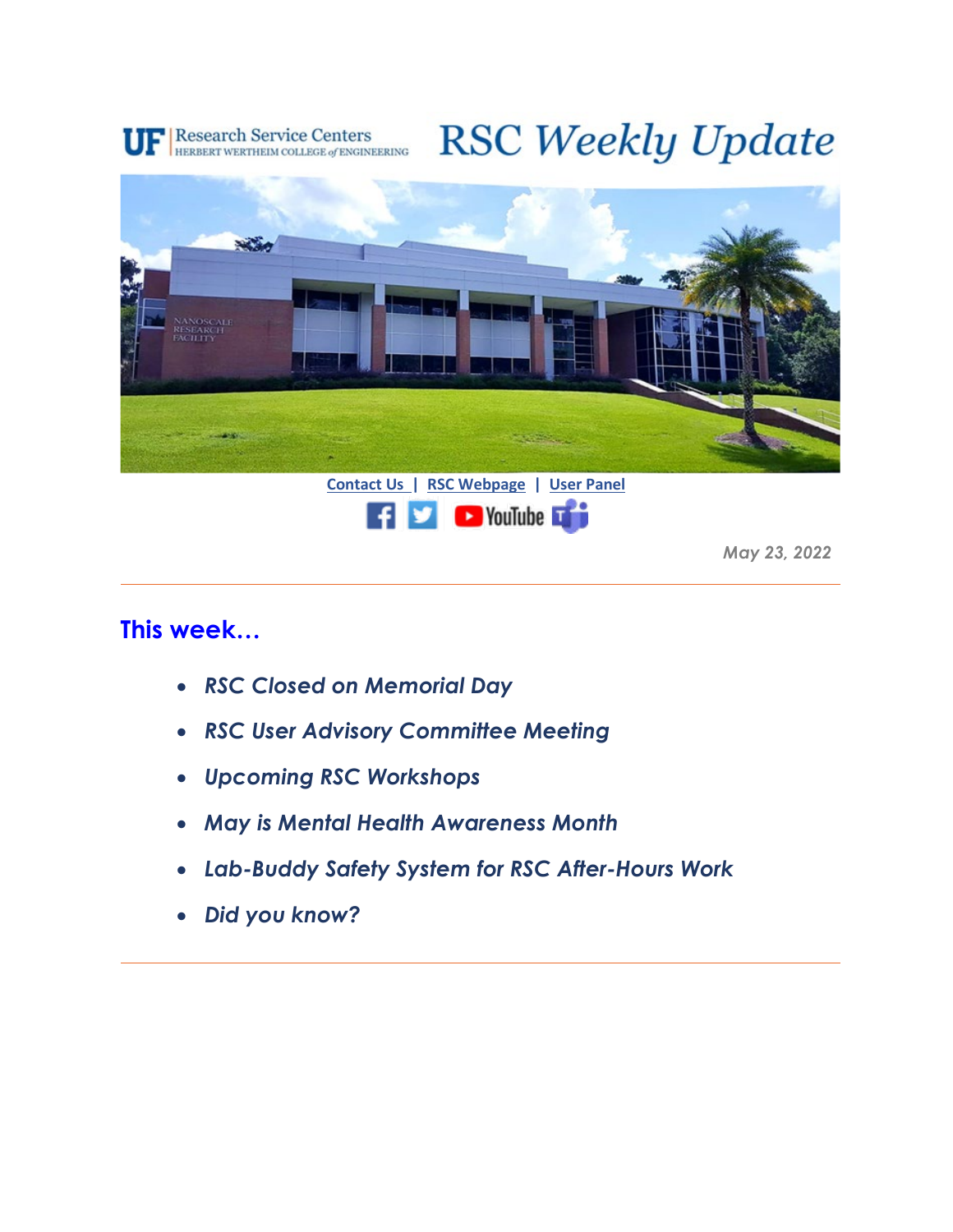# RSC Closed on Memorial Day

*RSC facilities will be closed on Monday, May 30th, Memorial Day. Authorized*  users with after-hours access may use the facilities from 8:00 a.m. to 8:00 p.m. *using the Lab-Buddy safety system throughout the day.*

#### RSC User Advisory Committee Meeting

*The next meeting is this Thursday, May 26 at Noon – 115 NRF*

## Upcoming RSC Workshops

*Workshops on Thin Film Deposition and Plasma Etching are being prepared. Stay Tuned!*

### May is Mental Health Awareness Month:

*Some suggestions to promote mental health:*

- *Eat 2-3 well-balanced meals per day.*
- *Engage in physical activities for at least 30 minutes a day.*
- *Engage in positive thoughts and conversations.*
- *Practice mindfulness or meditation on a daily basis.*
- *Learn how to manage your stress.*
- *Stay present in your daily relationships.*
- *Avoid "screen time" and engage in more "in person time".*
- *Take time for yourself every day.*